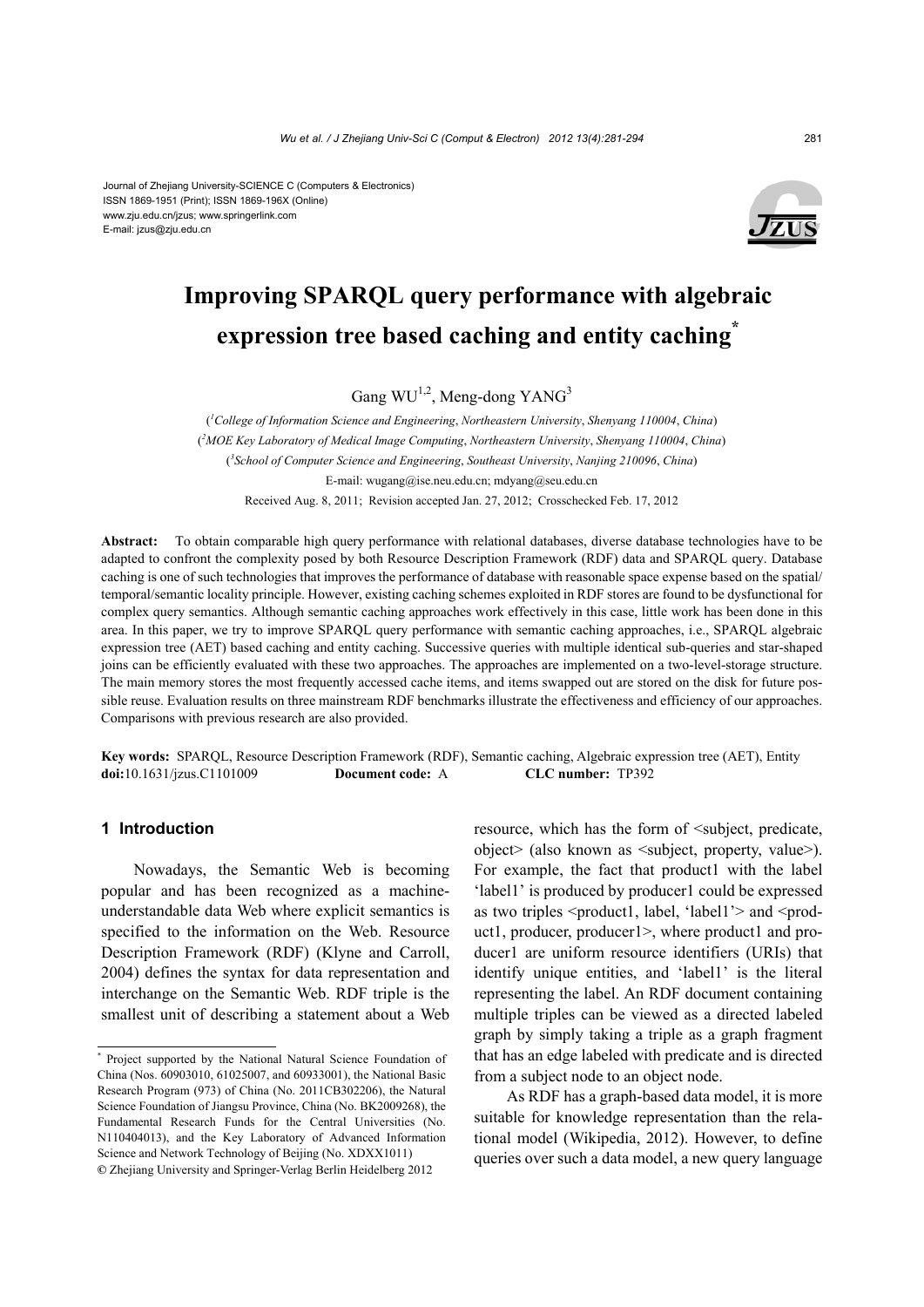should be proposed. W3C's SPARQL (Prud′hommeaux and Seaborne, 2008) is one of the RDF query languages. It takes graph pattern matching as the basic building block. To query products and their corresponding product labels and producers, one can write a SPARQL query by specifying a graph pattern as follows:

Query 1: Select the products and their labels and producers

| SELECT ?product |                 | ?p                                        | $\mathcal{U}$ |
|-----------------|-----------------|-------------------------------------------|---------------|
|                 |                 | WHERE $\{$ ?product producer ? <i>p</i> . |               |
|                 | ?product label? |                                           | $2l \;$       |

Here, a graph pattern consists of one or more triple patterns, which are delimited by period delimiter '.'. Identifiers starting with question mark '?' are variables, whose values are to be determined during query evaluation. An equal join on ?product is required to find triples with variable '?product' appearing as subject in both triple patterns <?product, producer, ?producer> and <?product, label, ?label>.

Although graph pattern matching facilitates a flexible expression of query semantics on RDF data, it makes the query evaluation of SPARQL different from that of SQL. Moreover, the existence of billions of RDF triples published on the Semantic Web also challenges the performance of SPARQL query engines. To obtain comparable high query performance on large scale RDF data, diverse typical database technologies like index structures, query optimizations, and parallelization have to be adapted. This is necessary to confront the complexity posed by both RDF data and SPARQL query. They are well studied and utilized in mainstream RDF stores, e.g., Sesame (Broekstra *et al*., 2002), Jena (Wilkinson *et al*., 2003; Owens *et al*., 2008), Virtuoso (Erling and Mikhailov, 2007), RDF-3X (Neumann and Weikum, 2008), YARS2 (Harth *et al*., 2007), and Oracle's RDF\_ MATCH (Chong *et al*., 2005).

Database caching is another such kind of technique. It improves the performance of database with reasonable space expense based on the spatial/ temporal locality principle. It has also been widely developed in the field of DB-based Web 2.0 applications. There are three kinds of caching granularity (Dar *et al*., 1996), i.e., page level, tuple level, and

semantic caching. Since data is usually organized in pages on the disk, designing a page level caching is intuitive but may be insensitive to the physical distribution of the data. The finest granularity level, tuples caching, can avoid the bad data clustering problem. However, it will produce more join operations. Semantic caching is believed to have better performance than the others (Dar *et al*., 1996; Li *et al*., 2001; Ren *et al*., 2003). It caches semantic descriptions of previously evaluated queries and corresponding results. A new query can be efficiently answered if the whole or part of it has been previously cached. Such semantic locality does make sense for those queries with complex semantics.

Though page level and tuple (triple) level caching schemes have been naturally exploited in RDF stores together with other database technologies, they might not always be the best options. The Berlin SPARQL BenchMark (BSBM) illustrates a real-world application case and emulates "the search and navigation pattern of a consumer looking for a product" (Bizer and Schultz, 2009). A sequence of queries are issued to simulate a real-world workload. Since there are close associations between successive queries, semantic locality does exist. The intrinsic expressiveness of RDF data and SPARQL query language makes it possible to express rich semantics in Semantic Web applications, and hence to develop reasonable semantic caching approaches beyond low level page caching, individual triples caching, and specific application objects caching. Unfortuanately, little research has been done on this topic.

In this paper, we focus on improving SPARQL query performance with semantic caching approaches, i.e., SPARQL algebraic expression tree (AET) based caching and entity caching. Successive queries with multiple identical sub-queries and star-shaped joins can be efficiently evaluated with the two proposed approaches, respectively.

The main contributions of this paper include:

1. We develop an efficient and robust approach that caches intermediate query results based on the SPARQL AET. The serialization methods for identifying query and intermediate results are described to explain how the approach speeds up the evaluation of SPARQL queries with similar sub-queries. Operators including join, left outer join, union, and filter are supported.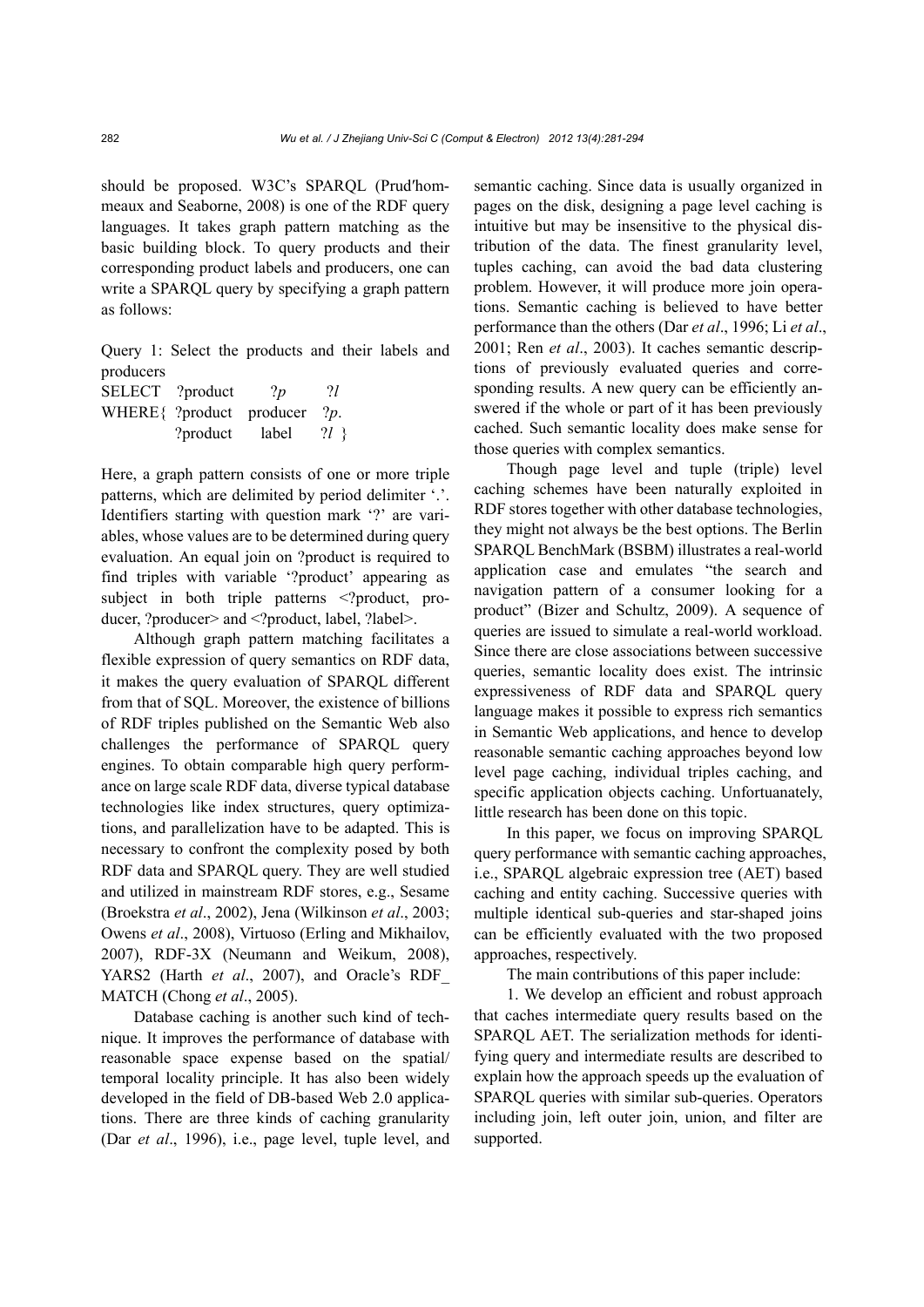2. We propose an entity caching approach which aggregates triples of the same entity (RDF resource) according to the ontology. This approach reduces star-shaped joins during the query evaluation phase and brings significant performance improvement.

3. We implement both semantic caching approaches on the Sesame RDF and provide the evaluation results of query performance on three benchmarks, LUBM (Guo *et al.*, 2005), SP<sup>2</sup>Bench (Schmidt *et al.*, 2008), and BSBM (Bizer and Schultz, 2009), to illustrate the effectiveness and efficiency.

#### **2 Related work**

We are concerned about typical techniques of cache-conscious query processing (Ross, 2009), which focus mainly on designing efficient query processing algorithms. The approaches usually improve the performance of the query from four major aspects: spatial locality, temporal locality, prefetching, and sampling.

To improve spatial locality, data items accessed at the same time are organized in the same cache region. For example, data items can be arranged as column oriented (e.g., in column-wise databases) or with specific cache index structures. To improve temporal locality, techniques like data blocking, buffering, and cache-sized partitioning are employed. Prefetching data into a cache can hide the latency caused by cache miss. Cache sampling is used to choose appropriate algorithms for future query processing according to the statistical information obtained from the cached data items. In our work, query results are blocked in the same semantic region according to the semantic description of SPARQL AETs in our SPARQL AET caching. Our entity caching approach performs prefetching and data blocking for those RDF triples related to the same entity (RDF resource).

Semantic caching was first proposed by Dar *et al*. (1996). The approach was designed for a client-server database, including a client-side caching and replacement. The main idea of semantic caching is to maintain a semantic description of previously evaluated results in the cache for future reuse. Semantic caching is believed to outperform page caching and tuple caching approaches (Li *et al*., 2001). Li *et al*.

(2001) proposed two semantic caching strategies with different granularities to tackle the long latency problem caused by 'view-like' query behavior in the mediator-based database systems. Ren *et al*. (2003) provided a formal definition of the semantic caching model. They presented a query plan tree data structure to provide a detailed plan of a newly coming query from a cache. Simulation results showed advantages in "client-server environment, mobile computing, heterogeneous systems, Web applications, etc.".

Besides the relational data model, semantic caching has been studied in eXtensible Markup Language (XML) context as well. XCache is a semantic caching system for XQuery processing (Chen *et al*., 2002).

Few of the existing RDF stores concentrate on RDF data caching design. As for Semantic Web applications, there are only a few researches on very similar topics. Abadi *et al*. (2007) proposed an approach to materialize path expressions like <?book, author, ?someone>, <?someone, wasBorn, '1860'> to a form like ?book.author:was Born='1860'. Oracle's RDF\_MATCH system (Chong *et al*., 2005) implements generic materialized join views to avoid self-join of a triple table. RDF\_MATCH also applies subject-property matrix materialized join views to minimize the query processing overheads that are inherent in the canonical triple based RDF representation. Castillo *et al*. (2010) implemented RDF Mat-View which materializes frequent join patterns based on the analysis of SPARQL queries. Although semantic caching is an effective means to deal with view-like query behavior, it is beyond the materialized join views after all because it requires cache replacement strategies be cooperated.

To the best of our knowledge, the most relevant work in the Semantic Web is Martin *et al*. (2010), which introduced a proxy cache layer between a Web application and an RDF repository, and employed both triple level query result caching and application object caching. The caching scheme showed good results on BSBM (Bizer and Schultz, 2009). Considering the intrinsic rich semantics resided in Semantic Web applications, it is possible to design more meaningful semantic level caching approaches beyond low level individual triples caching and specific application objects caching.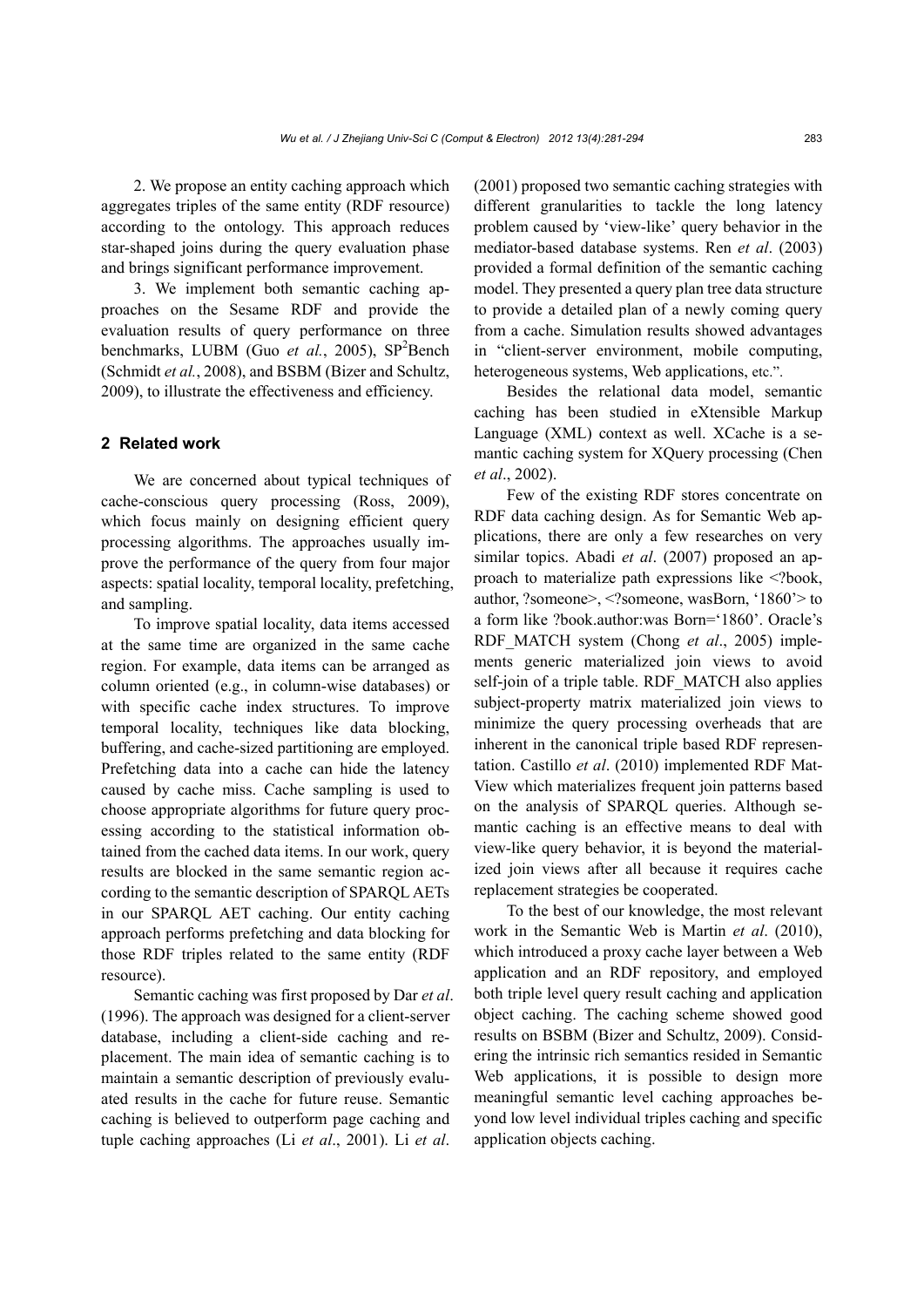#### **3 Preliminaries**

#### **3.1 Definitions**

RDF data is modeled as a directed graph with labeled nodes and edges, in which the basic element is the RDF triple. Definition 1 gives the formal definition.

**Definition 1** (RDF triple) Assume *U* is the set of URIs, *B* the set of blank nodes, and *L* the set of literals. Triple

$$
t = \langle s, p, o \rangle \in (U \cup B) \times U \times (U \cup B \cup L)
$$

is called an RDF triple. Here, subject *s* represents an entity (resource), while predicate *p* specifies a property of the entity and object *o* the property value. All subjects and objects constitute the labeled nodes of an RDF graph and predicate the labeled edges.

SPARQL is a pattern matching based RDF query language recommended by W3C. Definitions of the triple pattern and the basic graph pattern (BGP) are provided as follows.

**Definition 2** (Triple pattern) Assume *V* is an infinite set of variables disjoint from *U*, *B*, and *L*. Then a triple

tp=
$$
s, p, o \geq (U \cup B \cup V) \times (U \cup V) \times (U \cup B \cup L \cup V)
$$

is a triple pattern.

**Definition 3** (Basic graph pattern, BGP) Assume *p*1,  $p_2, \ldots, p_n$  ( $n \geq 1$ ) are all triple patterns. Then a set  $G = \{p_1, p_2, ..., p_n\}$  is a BGP.

In a BGP SPARQL query, one or more triple patterns are given to specify the graph pattern. During the query evaluation phase, a query engine searches the RDF graph for sub-graphs that match the graph pattern and returns them as query results. Besides triple selection, BGP also issues projection and join operations.

**Definition 4** (Projection operation) Given a set of binding names, *N*, then the projection operation of a binding *B* with binding names set *N* on binding names  $N_p$  is

$$
p(B, N_p) = \{v | v \in N \cap N_p\}.
$$

**Definition 5** (Join operation) Assume  $p_a$  and  $p_b$  are two triple patterns in one graph pattern. Then a join operation  $j(p_a, p_b, v) = p_a \Join_{v=v} p_b$  occurs if and only if a variable *v* appears in both  $p_a$  and  $p_b$  (as any of *s*,  $p$ , and *o*).

The join operation connects multiple triple patterns and divides the evaluation of the graph pattern into multiple triple pattern evaluations. Besides the join operation (also known as equi-join), the left outer join is also supported in SPARQL, as defined in Definition 6.

**Definition 6** (Left outer join operation) Assume *pa* and  $p_b$  are two triple patterns in one graph pattern. Then a left outer join operation  $\log(p_a, p_b, v) = p_a \Join_{v=v} p_b$ occurs if and only if a variable *v* satisfies either of the two conditions: (1) *v* appears in both  $p_a$  and  $p_b$  (as any of *s*, *p*, and *o*)—in this condition  $\log(p_a, p_b, v)$  has the same output as  $j(p_a, p_b, v)$ ; (2) *v* appears only in  $p_a$ —in this condition the variables in  $p<sub>b</sub>$  only are all null.

Because a triple pattern cannot express quantitative criteria like the range query, regular expression matching, etc., the filter operation is introduced in SPARQL as well.

**Definition 7** (Filter operation) A filter operation  $f(p_{in}, p)$  is an operation that outputs the triples in  $p_{in}$ that satisfy the predicate criteria specified in *p*.

**Definition 8** (Union operation) A union operation  $u(p_a, p_b)$  is the union of the output of two input patterns  $p_a$  and  $p_b$ .

**Definition 9** (Algebraic expression, AE) Given a SPARQL query  $Q$ , then expression  $E=(P, O)$  is an algebraic expression (AE) of evaluating *Q*, where *P* is the set of triple patterns and *O* is the set of operations to be executed during query evaluation. In this paper,  $O = \{j, \text{loj}, f, p\}.$ 

For instance, Query 1 has the corresponding AE:  $p(j(\leq?product, producer, ?p>, \leq?product, label, ?p),$ {?product, ?*p*, ?*l*}).

In some SPARQL query engines, like Sesame, AE of a query is usually organized in a tree shaped structure to be efficiently evaluated. Hence, we call such a tree structure corresponding to the AE an AET. The AET of Query 1 is shown in Fig. 1.

As a projection operation is always performed automatically after a node has been evaluated, projections are omitted in AET. In this way, an AET can represent the evaluation process of a SPARQL query. In this study, we consider AETs of BGP SPARQL queries with left outer join, union, and filter operations.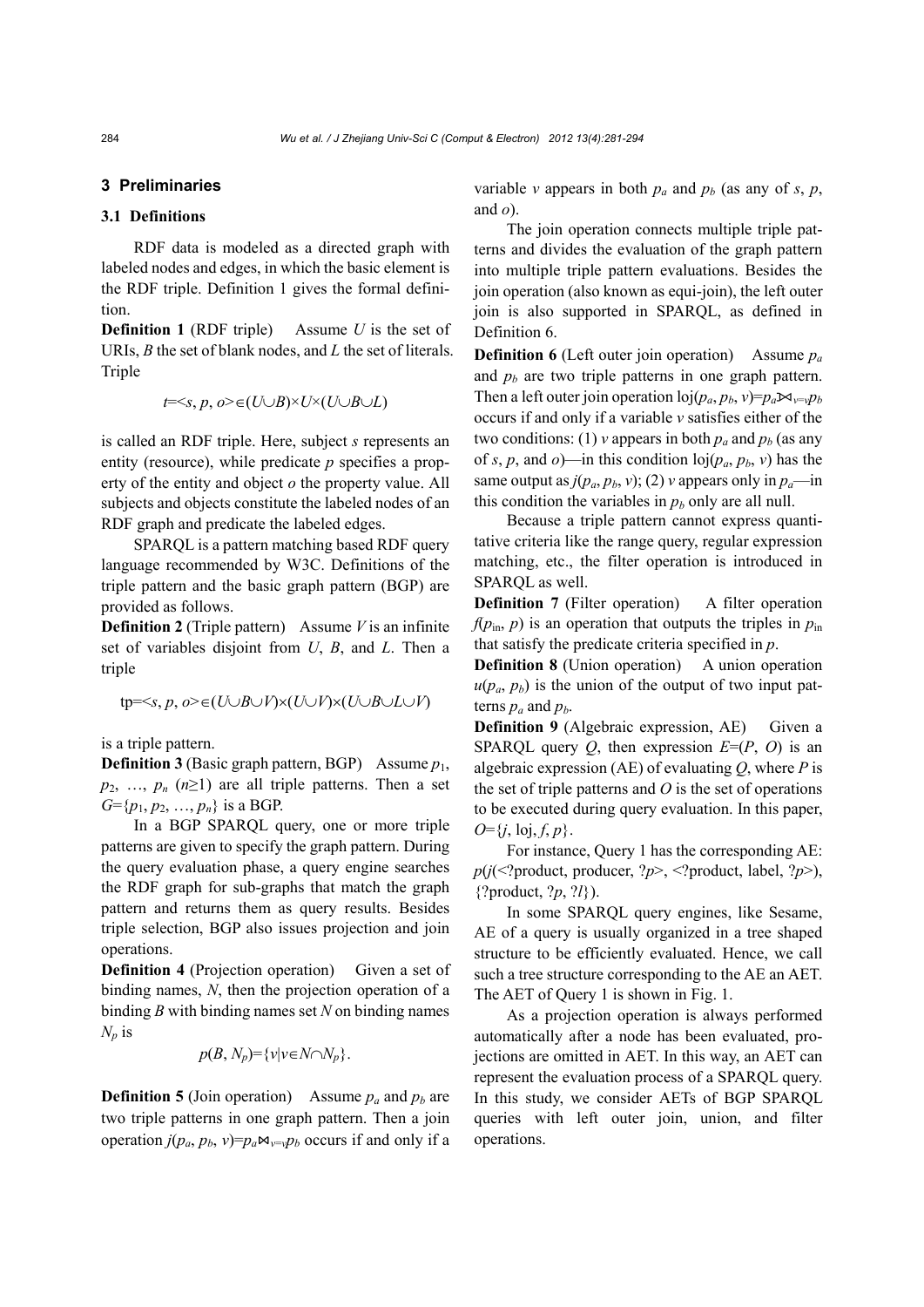

**Fig. 1 The algebraic expression tree (AET) of Query 1** Leaf nodes (identified by rectangle) in an AET are always triple selection operations, where a triple selection is performed with the specified triple pattern. Non-leaf nodes (identified by ellipse) are other operations including join, left outer join, union, and filter

#### **3.2 SPARQL query evaluation**

The evaluation of a SPARQL query is similar to that of an SQL selection-projection-join query. To evaluate Query 1, an AET as shown in Fig. 1 may be generated at the query evaluation phase by query engines. For the convenience of discussion, we present only the SPARQL query evaluation process that is concerned with the join operation. Other operations involved in the evaluation, like left outer join, union, and filter, can be analyzed and applied similarly.

The join order may vary due to the optimization strategy selected and statistical information provided. For complex BGP queries, there could be much more triple patterns specified, which brings more join operations and makes optimal join ordering a challenge. The tree in Fig. 1 is only an example that helps describe our caching approaches. Those complex query optimization techniques beyond the scope of BGP are not discussed in this paper. Once a SPARQL query is translated into an AET, the query engine will perform a post-order traverse in the tree to ensure that all the sub-AET trees of a node have been evaluated before evaluating the node itself. Apparently, the output from the root node is the evaluation result of the query. Such an evaluation process is usually implemented as a recursion expansion and will not stop until the engine reaches leaf nodes. The recursion expansion is a top-down process, while recursion reduction is a bottom-up one.

As SPARQL queries can be very complex, the recursive evaluation of AET may be very complex and involves a lot of join nodes in its AET. Such queries are quite common in real-world Semantic Web applications. As join operations usually have heavy computation loads and consume a large amount of memory, they are the temporal/spatial bottleneck of the performance of RDF data management systems, especially for those dealing with large-scale RDF data.

#### **4 AET based caching**

BSBM demonstrates a scenario which consists of a sequence of queries mixed to form a typical query use case. Usually, in one query mix, successive queries probably share the partial/whole semantics. If previously evaluated query results are maintained in the cache, it is possible to speed up the query evaluation of future semantically related queries. Based on this idea, we present an AET query plan based caching approach that caches intermediate query results for possible reuse in the future SPARQL queries.

To illustrate our approach, we provide a simple query mix that consists of two successively issued SPARQL queries, both derived from Query 1.

| Query 2          |                         |                       |  |
|------------------|-------------------------|-----------------------|--|
| SELECT ?product  | 2p<br>2l                | $\gamma_c$            |  |
| WHERE { ?product | label                   | ?l.                   |  |
| ?product         | producer                | ?p.                   |  |
| ?product         | comment                 | $2c$ }                |  |
| Query 3          |                         |                       |  |
| SELECT ?product  | 2l<br>?p                | ?prop                 |  |
| WHERE { ?product | label                   | $\mathcal{U}_{\cdot}$ |  |
| ?product         | producer                | ?p.                   |  |
| ?product?        | productProperty ?prop } |                       |  |

By comparison with Query 2, Query 3 has obviously redundant evaluations on triple queries <?product, producer, ?*p*> and <?product, label, ?*l*>, and the join  $\leq$ ?product, producer, ?*p* $\geq \mathsf{M}_{?product='product}$ <?product, label, ?*l*>.

It is more evident when we translate the queries into AETs. Suppose the corresponding AETs of the two queries are as shown in Fig. 2. Apparently, they have a common sub-AET as annotated by the dashed line. The evaluation result obtained from the sub-AET is an intermediate query result. If the sub-AET can be detected and its result cached, redundancy can be avoided by reusing the intermediate query result.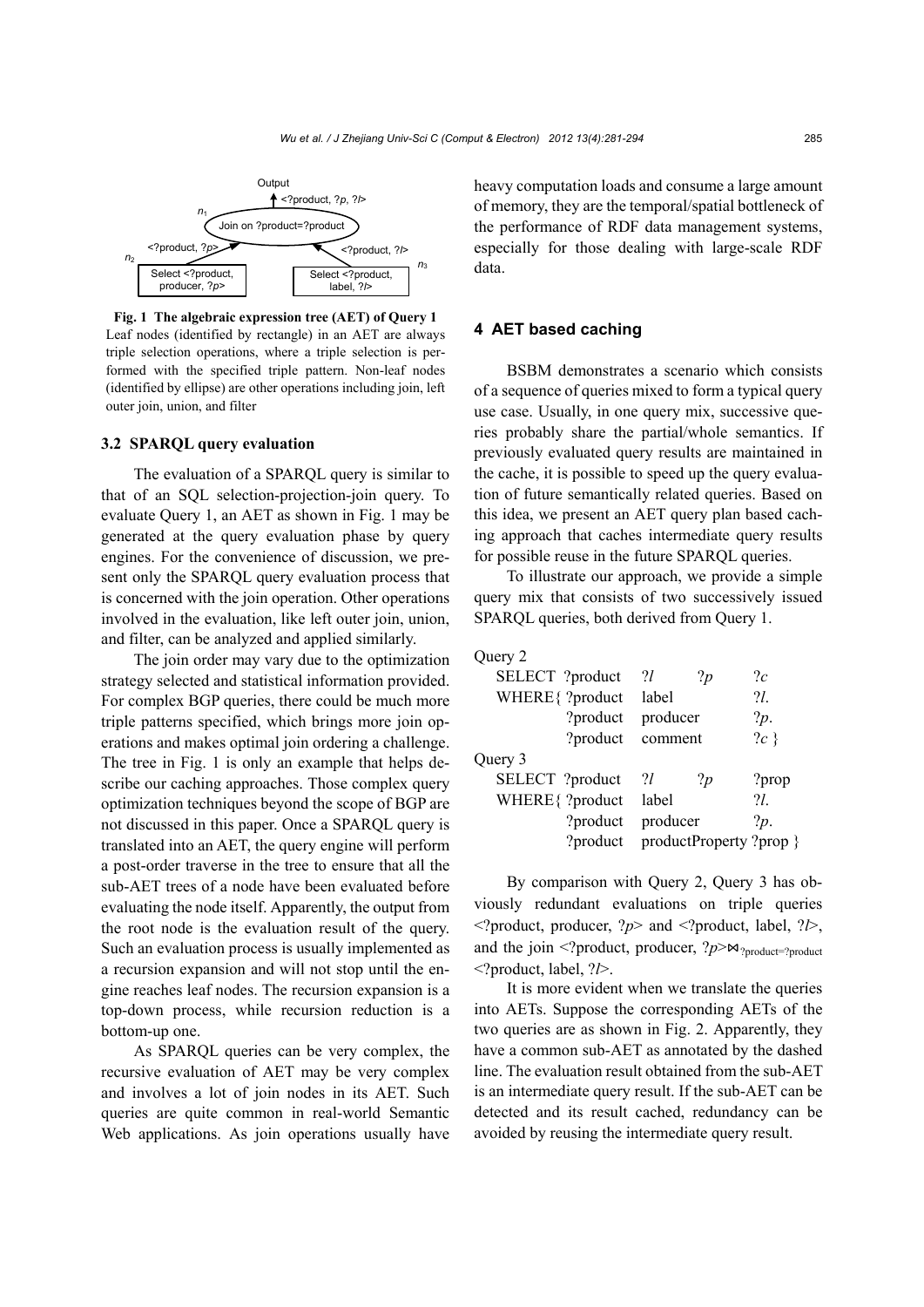

**Fig. 2 Algebraic expression trees (AETs) of Query 2 (a) and Query 3 (b)** 

These two queries have a common sub-AET as annotated by the dashed lines

Deduced from the example, more complex queries will lead to more complex AETs, and likely more sub-AET evaluation results will be cached. The cached sub-AET results can be reused if identical sub-AETs occur in the newly arriving query evaluation. Once the cache is hit, the result of matched sub-AET can be directly accessed, and hence repeated issuing of join can be avoided. In fact, queries having common sub-AETs in their corresponding AETs are very common in Semantic Web applications. Intuitively, caching the result of common sub-AETs can speed up the evaluation process, thus reducing the cost of running time and space overhead of the application.

#### **4.1 Identifying AETs**

There are multiple logically equivalent algebraic expressions for a given query. On one hand, this fact makes query optimization feasible in a query engine; on the other hand, it makes the AET based caching approach confront the challenge of identifying an AET (or part of AET) so that the query engine can recognize the identical AET (part) and reuse corresponding cached results. To solve this problem, we first define the equality of two AETs:

**Definition 10** (Equality of two AETs) Assume *RA* and  $R_B$  are the root nodes of two AETs  $T_A$  and  $T_B$ , respectively. Then we have

$$
T_A = T_B \Leftrightarrow
$$
\n
$$
\begin{cases}\n(R_A \cdot \text{subj} = R_B \cdot \text{subj}) \land (R_A \cdot \text{pred} = R_B \cdot \text{pred}) \\
\land (R_A \cdot \text{obj} = R_B \cdot \text{obj}), \\
\text{when } (R_A \text{ is a leaf node}) \land (R_B \text{ is a leaf node}), \\
(R_A \cdot \text{leftChild} = R_B \cdot \text{leftChild}) \land (R_A \cdot \text{rightChild}) \\
= R_B \cdot \text{rightChild} \land (R_A = R_B), \\
\text{when } (R_A \text{ is a non-leaf node}) \\
\land (R_B \text{ is a non-leaf node}), \\
\text{FALSE, otherwise.}\n\end{cases}
$$

Considering the recursive definition of equality relation, we define the following recursive rule which helps to generate an identifier for each unique AET. **Definition 11** (Unique ID of AET) Given the root node *R* of an AET *T*, then *T* has a unique identifier:

$$
ID(T) = \begin{cases} \n"lt; "R.subj", "R,pred", "Robj" >", \\ \n& when R is a leaf node, \\ \n& R"("ID(R.leftChild)", "ID(R.rightChild)"); \\ \n& when R is a non-leaf node. \n\end{cases}
$$

According to Definition 11, two AETs can be identified regardless of the variables. However, there is still one case left to be considered. Suppose we use '?*p*' instead of '?product' to represent the variable of products in Query 2. The new query is lexically different from Query 2, though the two queries have the same semantics, and hence identical AETs. To solve the problem, AET is normalized as a preprocessing. The ID generated from the normalized AET can be used to identify AETs with the same query semantics.

The variable name normalization is implemented as a variable labeling method via a pre-order traverse of the AET. Each time the ID generator meets a triple pattern  $p$ , it assigns an ID id to each variable  $v$  in  $p$ . It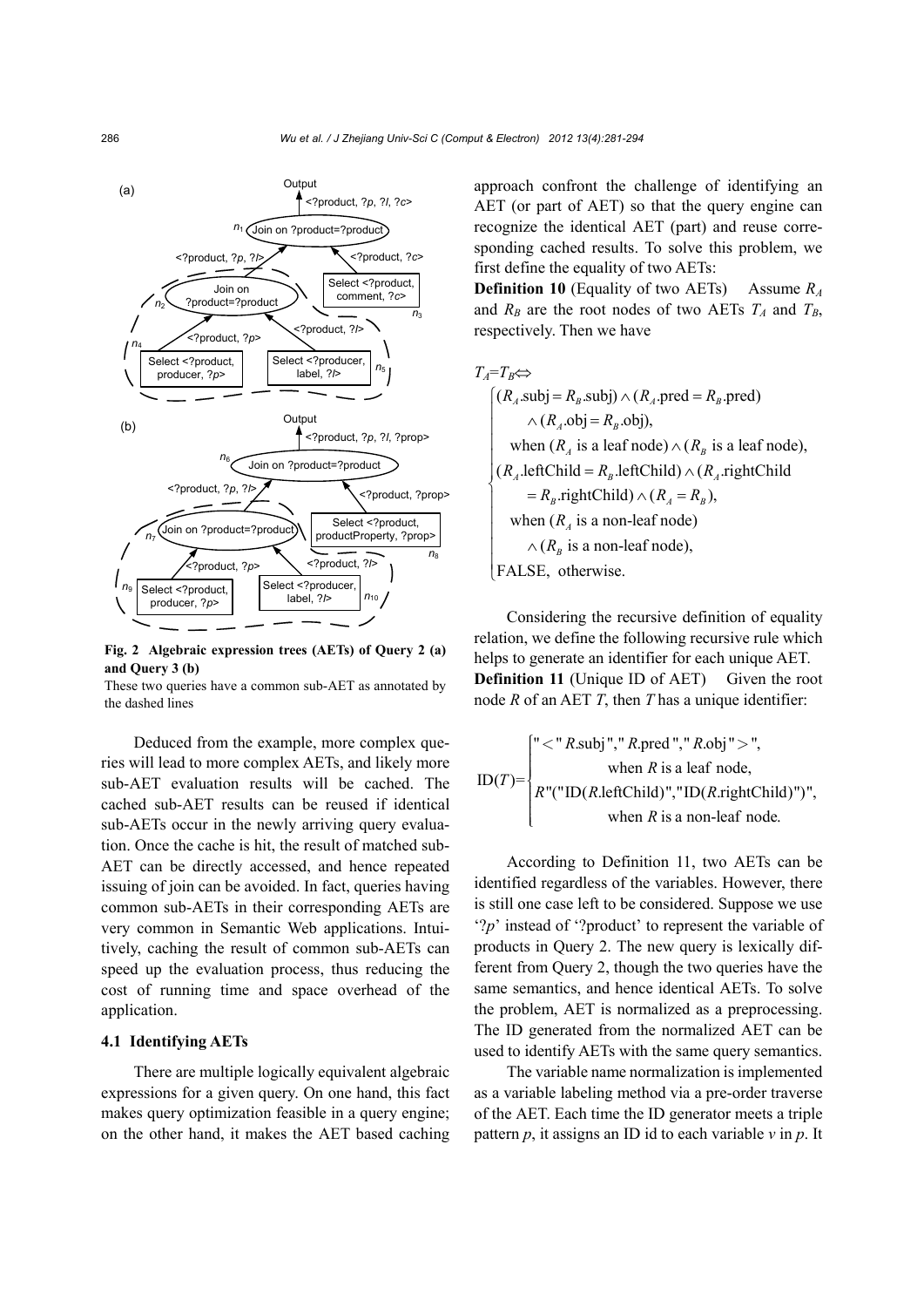first looks up the name *n* of *v* in a global map *m* which contains <name, ID> pairs. If a pair <*n*, id> does exist in *m*, the generator assigns the id found to *v*. Otherwise, the generator generates a new ID id', and adds pair  $\leq n$ , id' $>$  to *m* after assigning id' to *v*.

In our example, the output of the normalization preprocessing is a new AET with expression  $\leq$  v1, producer,  $?v2 > \mathsf{M}_{?v1=?v1}$  <?v1, label,  $?v3>$ . Therefore, the ID of such a normalized AET is  $J(\leq ?v1)$ , producer,  $2v2$ ,  $\leq$   $2v1$ , label,  $2v3$  according to the rule defined in Definition 11. The ID generated can then be used to identify an AET with unique query semantics.

#### **4.2 Replacement strategy and cache update**

In AET-based caching a conventional version of the least recently used (LRU) replacement algorithm is employed. When a cache item is required to be inserted into the cache repository which is already full, the least frequently used cache item will be deleted from the cache repository to yield storage space for the new item.

As the construction of the AET-based cache repository is closely related to the query engine evaluation on the AET, computing an updated version of a cache item affected by triple insertion/removal is usually not more convenient than reconstructing the cache item. Since AET-based caching takes effect in a relatively small query context (the AET of the next coming query has an identical sub-AET to the previous one), taking cache update into account is costly and not worthwhile. In our implementation of the AET-based caching approach, all cache items immediately become invalid on triple repository update (triple insertion into or removal from the triple repository).

# **4.3 SPARQL query evaluation with AET based caching**

To use the caching approach to improve the performance of SPARQL query evaluation, some modifications to the general query evaluation algorithm are needed. A cache lookup operation is inserted before evaluating a sub-AET; a cache writing operation is performed before returning the result of a sub-AET to its parent node in case of cache miss. With our caching approach, a SPARQL query engine works as in Algorithm 1.

**Algorithm 1** AET evaluation with caching **Input:** A normalized AET  $T_n$ **Output:** Evaluation result *R* of input Global variable: current node (the node whose result is being evaluated by the query engine) **Initialization:** current node $\leftarrow$ root node *N*<sub>r</sub> of *T*<sub>n</sub> **Function** evaluate(*T*) 1 *R<sub>T</sub>* $\leftarrow$  the root node of  $T_n$ 2 **If**  $R_T$  is a leaf 3 Issue triple selection  $R_T$ ,  $R_t \leftarrow$  result 4 **Return** *R*<sup>t</sup> 5 **Else**  6 Compute the ID of *T* as id 7 **If** item  $\le$ id, content $\ge$  exists in the cache 8 Access the item,  $R_c \leftarrow$  content 9 **Return** *R*<sup>c</sup> 10 **Else**  11  $S_c \leftarrow \{N_1, N_2, ..., N_n\}$ , where  $N_1, N_2, ..., N_n$  are direct child nodes of  $R_T$ 12  $S_{cr} \leftarrow \{ \text{evaluate}(N_1), \text{ evaluate}(N_2), \dots, \}$ evaluate $(N_n)$ }= ${R_1, R_2, ..., R_n}$ 13 Execute operation on current node with *S*<sub>cr</sub>, *R*<sub>c</sub>←result 14 **If** cache repository is full 15 Delete an item from the cache with LRU 16 Add item  $\leq$ id,  $R_c$  $>$  to the cache

17 **Return** *R*<sup>c</sup>

# **End Function**

**Algorithm:**  $R \leftarrow \text{evaluate}(T_n)$ 

The algorithm is recursive. The recursion expands at line 12 where the evaluation of a node depends on the results of all its children. Before the recursion, we add the cache lookup operation (lines 7–9): the query engine first computes the ID of the current sub-AET that takes current\_node as its root node; then it looks up the cache repository with the ID. The evaluation result will be directly accessed and returned to the parent node if there is a matched cache item; in this way the evaluation from current\_node down is avoided. Otherwise, the engine evaluates the result of the current sub-AET, and returns the result to the parent node after storing it in the cache repository (lines 10–17).

## **5 Entity caching**

AET based caching improves the evaluation of SPARQL queries with an identical sub-AET structure.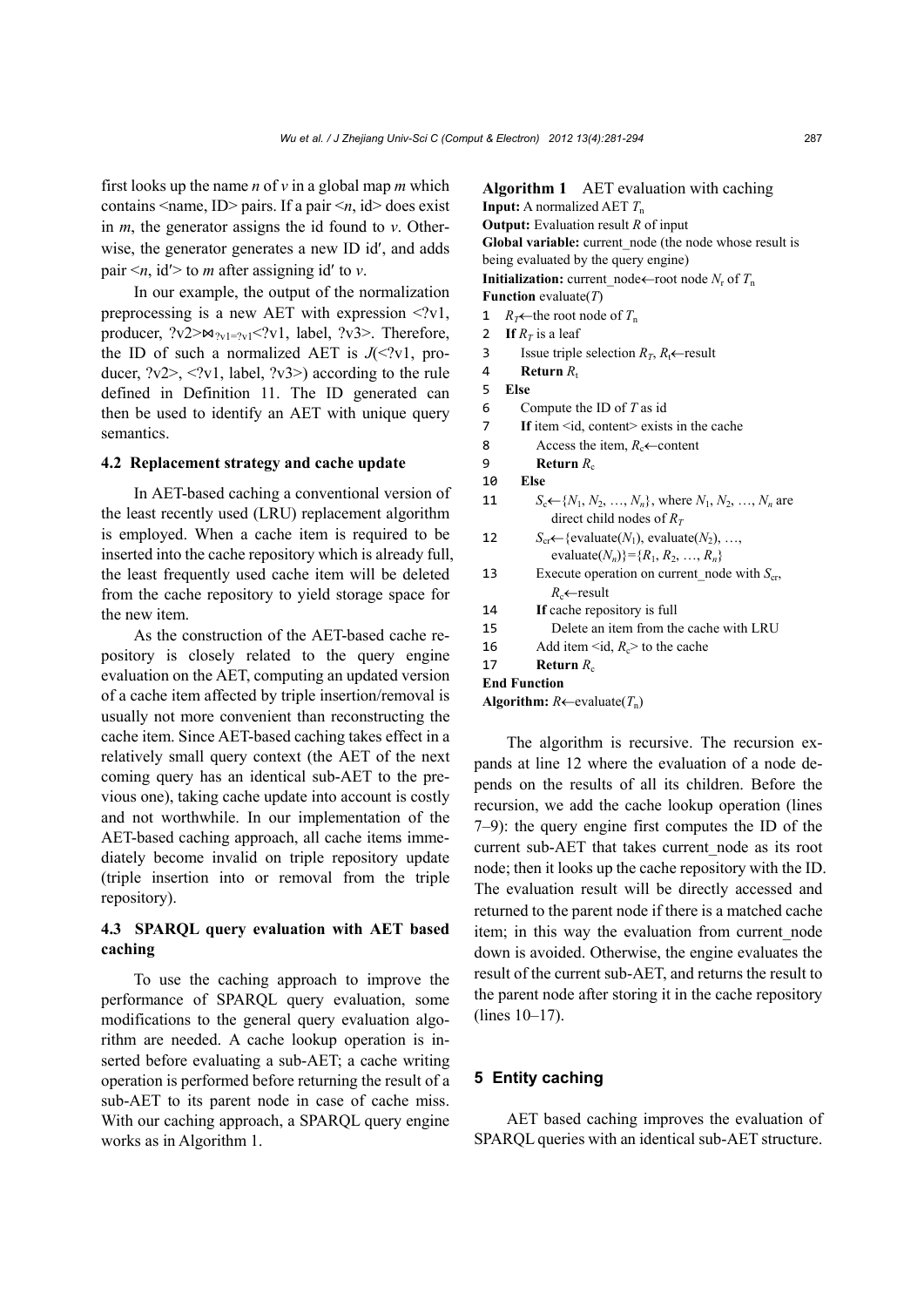However, for queries with the same semantics but different join ordering, AET based query caching does not work well since the corresponding AETs have different structures. Take the AETs shown in Fig. 3 as an example. Caching the output of  $n_1$  will not be helpful for the evaluation of Query B because Query A and Query B have different join orders due to the query optimization strategies chosen.



**Fig. 3 Query A (a) and Query B (b) with different join orders** 

Moreover, selecting *n* properties of an entity (RDF resource) means *n*−1 joins are required in the corresponding AET. In the relational database, a join operation occurs only when there is an inter-relational condition restriction. In constant, no join operation is required when selecting properties within a relation. This inspired us to materialize those triples related to the same entity as a view to avoid join operations when retrieving the information of the entity. Fortunately, the RDF data model can simplify the materialization. We extract and aggregate triples having the same subject into a tuple containing all properties and corresponding property values of a specific entity. A table storing such tuples is shown in Table 1.

We employ a horizontal table schema (Sakr and Al-Naymat, 2010) to store such tuples for the following two reasons:

1. Flexible ontology representations are allowed with this table schema. First, for an entity, any possible property can be null. Second, an entity can have multiple types and hierarchical types.

2. An intra-entity selection can be conducted via one single access to the corresponding row in the table avoiding costly star-shaped joins.

#### **5.1 Cache construction**

We explain how cache items are constructed and filled into the cache repository on cache miss. The cache repository is initially empty. On evaluating a query, triple patterns specified in the BGP are grouped according to subjects. For example, Query 2 in BSBM retrieves basic information of a specific product by specifying a set of BGPs and groups (Table 2). For simplicity, left outer joins (optional) are omitted in this example.

**Table 2 Grouped triple patterns and graph representation**

| ID       | Triple pattern $(s)$                  |  |  |
|----------|---------------------------------------|--|--|
| Product1 | product1 rdfs:label ?label.           |  |  |
|          | product1 rdfs:comment ?comment.       |  |  |
|          | product1 bsbm:producer ? <i>p</i> .   |  |  |
|          | product1 bsbm:productFeature ?f.      |  |  |
|          | product1 bsbm:productPropertyTextual1 |  |  |
|          | ?propertyTextual1.                    |  |  |
|          | product1 bsbm:productPropertyTextual2 |  |  |
|          | ?propertyTextual2.                    |  |  |
|          | product1 bsbm:productPropertyTextual3 |  |  |
|          | ?propertyTextual3.                    |  |  |
|          | product1 bsbm:productPropertyNumeric1 |  |  |
|          | ?propertyNumeric1.                    |  |  |
|          | product1 bsbm:productPropertyNumeric2 |  |  |
|          | ?propertyNumeric2.                    |  |  |
| ?p       | ? <i>p</i> rdfs:label ?producer.      |  |  |
| ?f       | ?f rdfs:label ?productFeature.        |  |  |

| ID                   | Type             | Feature                  | Label       | Producer       | Description      |
|----------------------|------------------|--------------------------|-------------|----------------|------------------|
| Product1             | { $product$ }    | {feature1, feature2}     | $\{``p1"\}$ | $\{product1\}$ | ۰                |
| Feature1             | {productFeature} | $\overline{\phantom{0}}$ | {"pf1"}     | $\,$           | {"description1"} |
| Feature <sub>2</sub> | {productFeature} | $\overline{\phantom{0}}$ | {"pf2"}     |                | {"description2"} |
| Producer1            | { $product$ }    |                          | {"pp1"}     | -              | -                |

**Table 1 A sparse table storing aggregated RDF triples**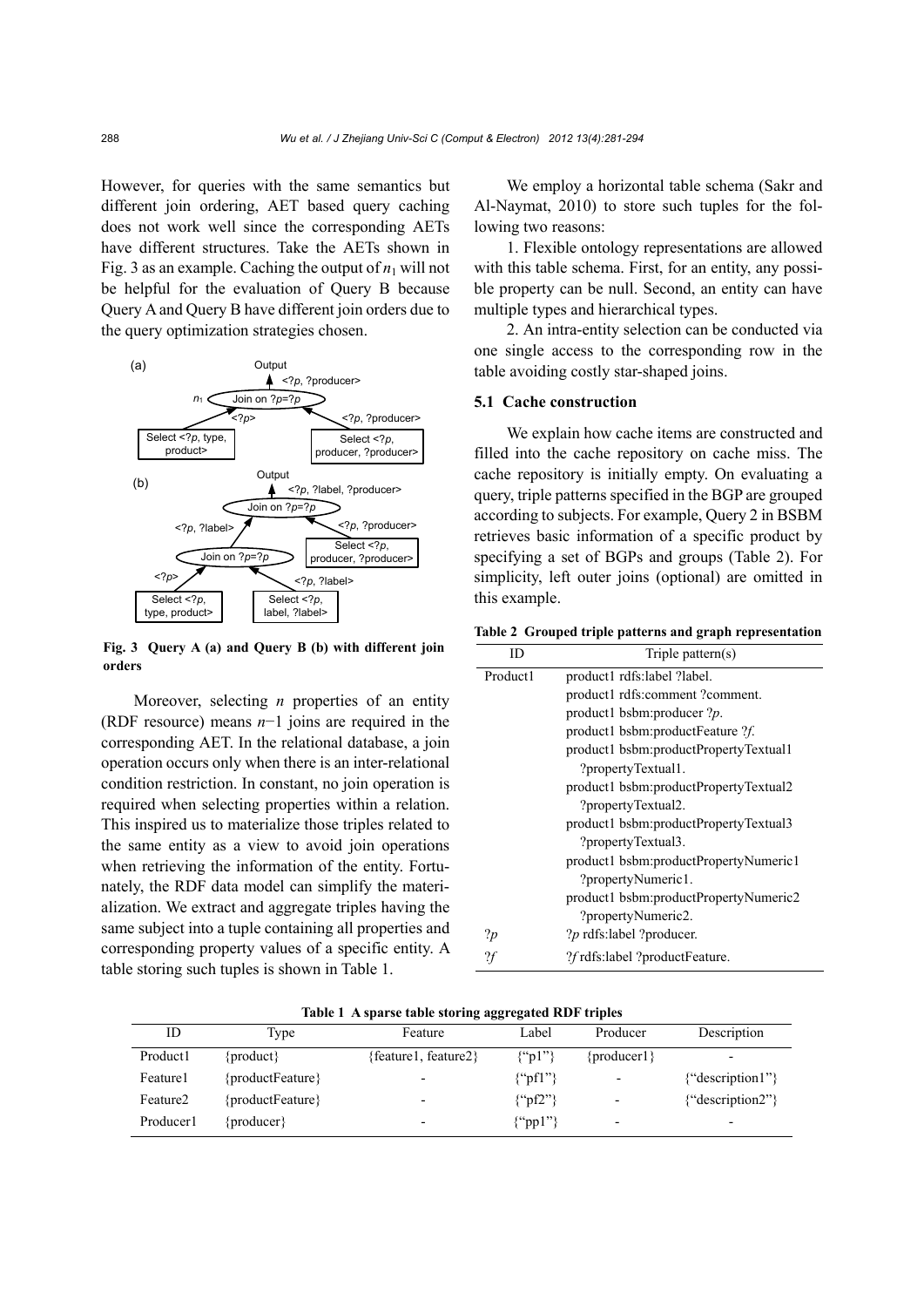Triple patterns in which multiple properties of a specific entity are selected are considered as a group. Relations are also specified between corresponding groups. Once grouped, joins are categorized into two types, i.e., intra-entity (group) join and inter-entity (group) join. Hence, a query evaluation is divided into two steps:

Step 1: Entity selection. Each group, which corresponds to an entity, is issued independently. Entity caching is used to achieve speedup.

Step 2: Inter-entity joins, which are performed to generate the final result of the BGP.

After step 1, each group may have multiple entities (in case of a variable at the subject position) selected corresponding to the triple pattern specified in the group. Each entity corresponds to a tuple that includes the entity's URI and all its properties. The tuples are then added to the cache repository table for possible future reuse.

## **5.2 Query expansion and triple reducing**

The method of constructing our entity cache ensures simultaneously selecting multiple properties of an entity, but an entity may be cached partially rather than totally. For instance, a product has the following properties: type, label, comment, producer, productFeature, and productProperty. Suppose a query selects type, label, comment, and producer of product1. Then there will be only one tuple <product1, type:product, label:"product1", comment: "comment1", producer:producer1> in the cache after the query is answered. Values of productFeature and productProperty are both null in the cached tuple. At this time, if there is another query selecting producer, productFeature, and productProperty of product1, accesses to both the entity cache and the triple store are inevitable. This will apparently affect the evaluation performance.

To solve this problem, we have to expand a triple pattern group to include all property values of an entity in the cache once the entity is accessed. By this expansion and prefetching, a single access to the entity cache item can fulfill entity selection no matter which properties are selected. Since the entire entity description has been reserved in the entity cache, there is no need to store those triples in the triple store as long as the cache holds the entity. Therefore, with query expansion, all triples describing the entity are removed from the triple store to reduce the store size. Furthermore, a triple write-back is performed when the entity is obsolete from the cache repository. Experimental results are provided in Section 6 to show the performance improvement of this technique.

#### **5.3 Replacement strategy and cache update**

The LRU algorithm and its variations have proved effective and efficient in cache replacement. In this work, we enhance the LRU with semantic information. In our replacement approach, if a cache item is hit, the cache item itself and all the cache items it refers to are moved to the head of the LRU list. For example, if item (product1, hasFeature: {feature1, feature2}, producer:{producer1}) is hit, then items (feature1, …), (feature2, …), (producer1, …) should all be moved to the head of the LRU list. The principle behind this is the locality of data access. In practical applications, adjacent operations usually have semantics involvement (e.g., searching for products that fulfill specified restrictions, and then viewing product details of some of the search results). Thus, the data semantically related to the currently accessed data is more likely to be accessed in the near future. Compared to plain LRU, LRU with semantics has more cache hits during the warm cache phase (Fig. 4).



**Fig. 4 Comparison of cache hit rate between LRU with** 

Cache update is what to be concerned about when triple insertion/removal occurs. Our update strategy for entity caching is quite simple. Suppose the current triple to be inserted/removed is  $\leq s, p, \varrho$ . Then when entity *s* is in the triple store, the insertion/removal operation of <*s*, *p*, *o*> is performed on the triple store; when entity *s* is in the entity cache, the insertion/removal operation of property *p*:*o* is performed on the cache repository.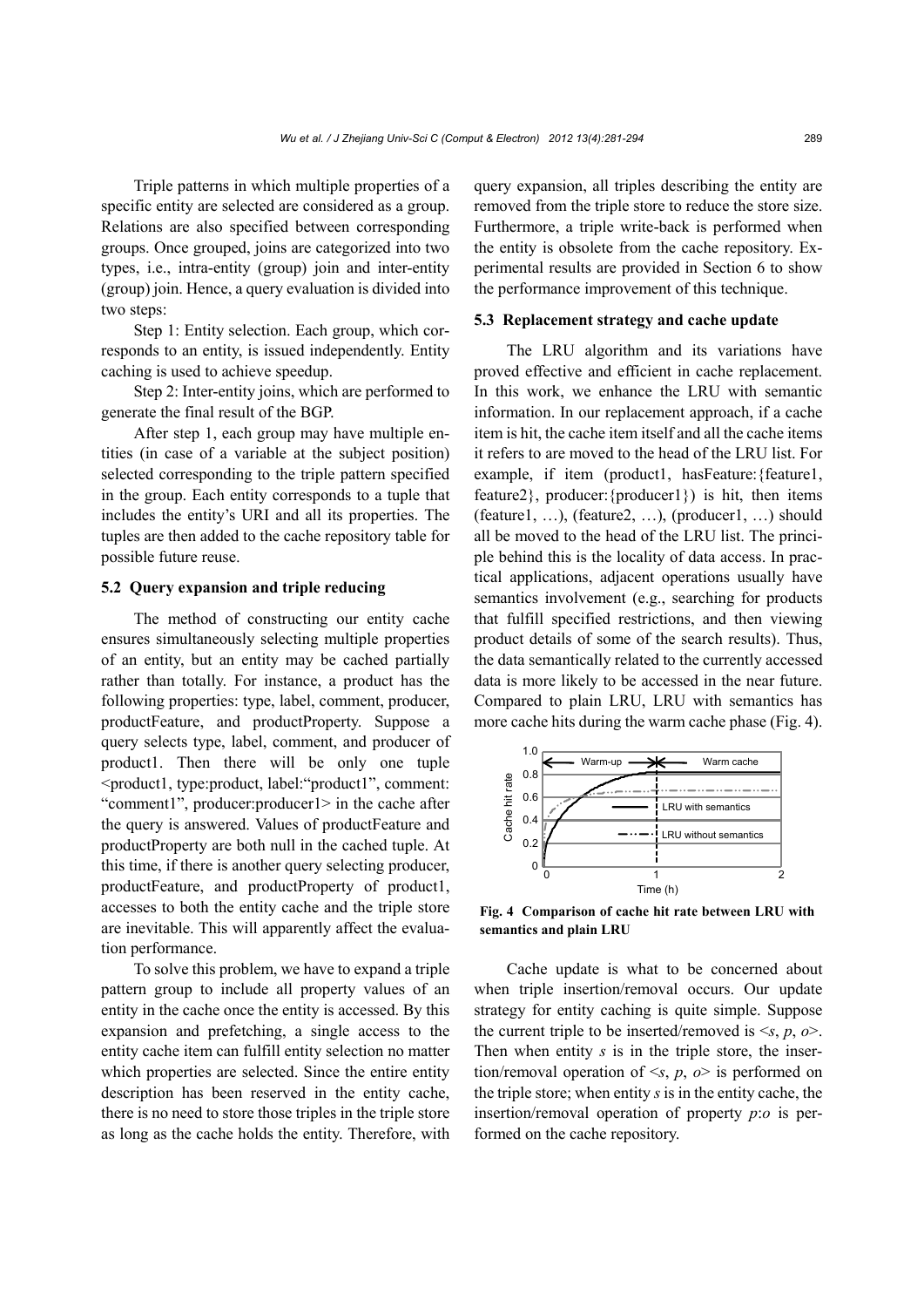#### **6 Implementation and evaluation**

We use Sesame (Broekstra *et al*., 2002), a Javabased RDF framework, to implement our caching approaches.

Fig. 5 shows the system architecture. A twolevel storage is employed in both AET based caching and entity caching. The most frequently accessed cache items are stored in the main memory, and the swapped out items are stored on the disk for possible future use.



**Fig. 5 Architecture of the caching system** 

SPARQL queries are translated into AETs and sent to the AET cache manager after parsing, and a lookup is performed in the AET cache repository. The result is directly returned to its requester on cache hit. Otherwise, the AET is passed to the entity cache manager, where AETs are processed and an entity cache lookup is performed in the entity cache repository. On cache hit, the results are directly sent to its requester, and the AET cache repository is updated. Otherwise, the AET is passed to the AET evaluator and evaluated in a conventional way. Results are returned to all requesters with both the AET cache repository and the entity cache repository updated.

AET based caching stores cache items in a custom binary format. It uses a deflation compression algorithm to reduce space consumption.

Entity caching stores tuples as key-value objects in the main memory. For tuple persistence, the MySQL (www.mysql.com) database is used. Tuples are serialized in JSON (www.json.org) and indexed with Apache Lucene (lucene.apache.org).

Three benchmarks, LUBM (Guo *et al*., 2005), SP<sup>2</sup>Bench (Schmidt *et al.*, 2008), and BSBM (Bizer and Schultz, 2009), are employed to evaluate our caching approaches. Here, we first present the metrics before introducing the evaluation results.

#### **6.1 Evaluation metrics**

1. Time improvement. We compare this metric from three aspects: (1) per-query-mix time consumption without our caching approaches; (2) per-querymix time consumption with our caching approaches at the cache warm-up phase, when few cache hits occur; (3) per-query-mix time consumption with our caching approaches at the warm cache phase, when cache hits occur more frequently and the time consumption tends to be stable.

2. Cache hit. The count of cache hits is used to reflect to what extent the cached items are utilized.

3. Eliminated operations. This metric evaluates how many operations are eliminated.

## **6.2 Experiment setup**

#### 6.2.1 Datasets

LUBM: We tested our caching approaches on three datasets of different sizes: LUBM(10) (1.3M triples), LUBM(100) (13.8M triples), and LUBM (1000) (138M triples).

SP<sup>2</sup>Bench: We used three SP<sup>2</sup>Bench datasets of different scales: 2.5M triples, 10M triples, and 40M triples.

BSBM: We used three datasets of different sizes: BSBM(1000) (0.35M triples), BSBM(10000) (3.5M triples), and  $BSBM(100000)$  (35M triples).

6.2.2 Evaluation process

For  $i=1$  to 10

Construct condition *C*

 Issue query mix *Q*, which costs time period *Ti* Next *i*

Output average value *T* of  $T_1, T_2, ..., T_{10}$ 

Here, condition *C* and query mix *Q* are set as follows:

1. In the evaluation of no-cache-query evaluation performance,  $C=C_n$ =disabling our caching approaches and using the original Sesame implementation; in the evaluation of query evaluation performance at the cache warm-up phase,  $C=C<sub>u</sub>=$  enabling our caching scheme and clearing up the memory/disk cache repository; in the evaluation of query evalua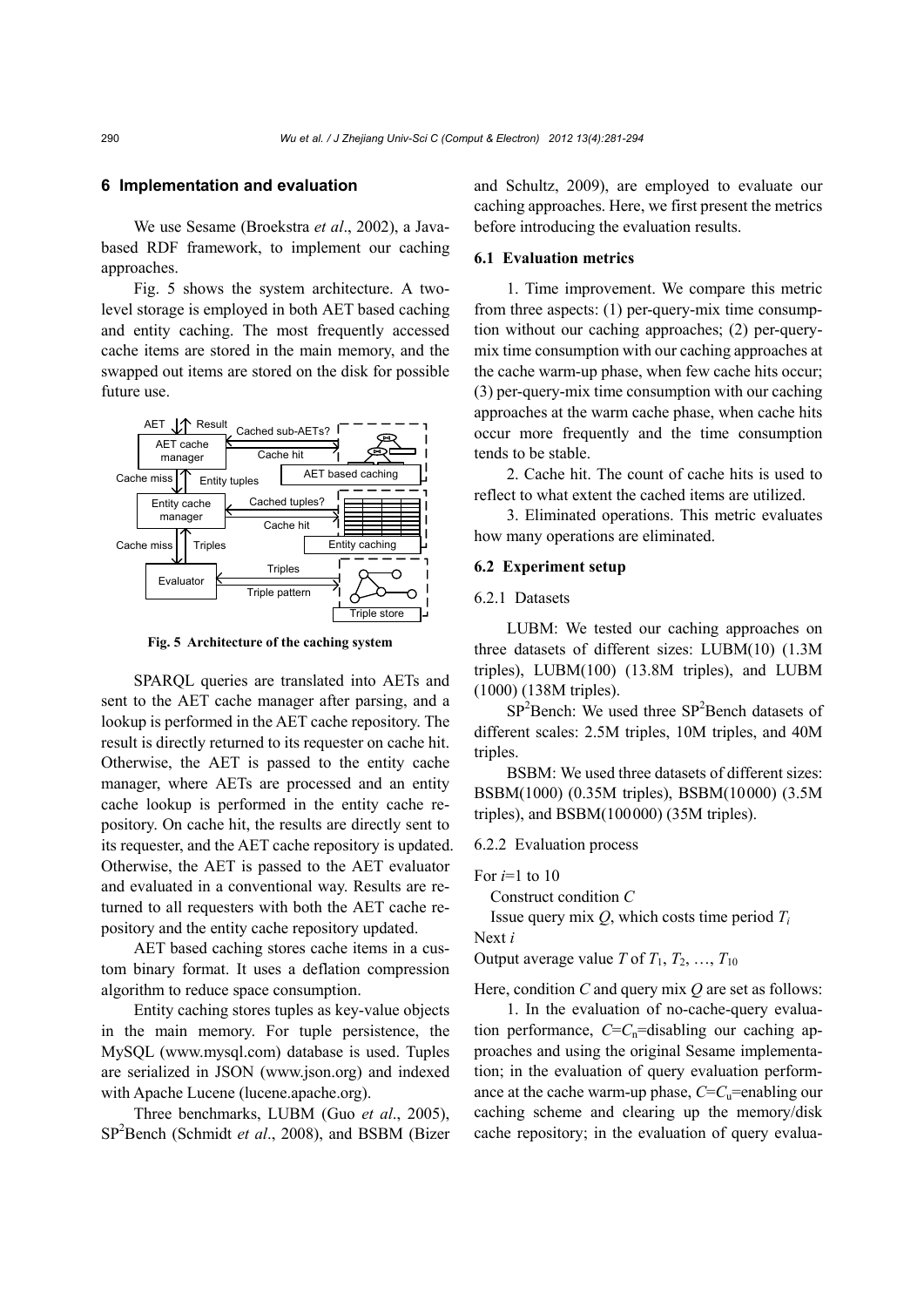tion performance at the warm cache phase,  $C=C_w=$ going on without clearing up the memory/disk cache repository after the evaluation under *C*u.

2. In the evaluation of LUBM,  $Q=Q_1=14$  queries provided by LUBM; in the evaluation of  $SP<sup>2</sup>Bench$ ,  $Q = Q_s = 17$  queries provided by SP<sup>2</sup>Bench; in the evaluation of BSBM,  $Q = Q_B = 25$  queries provided by BSBM.

#### 6.2.3 Runtime resources

The evaluation was performed on a HP dx2390 workstation with Q8400 CPU (2.66 GHz, quadruple core), 4 GB RAM, and 320 GB hard disk drive, running Windows Server 2008 R2 Enterprise Edition. JVM version is JDK 1.6.0 Update 12 for x64 architecture. Java programs are run with -Xmx1024M command argument.

#### **6.3 Evaluation results**

6.3.1 Time improvement and cache hit

Fig. 6 shows the experimental results of time improvement of our caching approaches on LUBM, SP<sup>2</sup>Bench, and BSBM datasets.



**Fig. 6 Benchmark test results** 

The numbers above the columns are the average cache hit counts in each corresponding experiment configuration

Query evaluation at the cache warm-up phase costs more time with than without our caching approaches. This can be explained as follows:

1. There are few cache hits during the cache warm-up phase, so most queries are evaluated in a conventional way, like in the original Sesame implementation.

2. Cache building takes extra time.

The latter makes query evaluation at cache warm-up time a bit slower than in the original Sesame

implementation without a caching scheme.

AET based caching contributes more to the performance improvement on LUBM and SP<sup>2</sup>Bench. The reason is that LUBM and  $SP<sup>2</sup>$ Bench provide static query mixes.

However, for BSBM performance improvement, entity caching contributes more to the performance improvement. The reason for BSBM having a different behavior is that BSBM generates queries dynamically, which makes queries in different query mixes have little in common. As a result, there are few cache hits in AET based caching. The entity caching caches entities and is more flexible, and hence helps a lot in reducing the workload of BSBM query evaluation.

As for cache hit, as  $LUBM$  and  $SP<sup>2</sup>Bench$  provide static query mixes that contain fixed queries, both of the two caching approaches have reasonable cache hits on both benchmarks. Nevertheless, for BSBM, things become different. AET based caching leads to a small hit count. Entity caching in the warm cache phase leads to more hits.

#### 6.3.2 Comparisons with existing approaches

The comparisons with the caching approaches in Martin *et al*. (2010) are shown in Fig. 7. In Martin *et al*. (2010), TQC stands for the triple-based query caching technique and OC stands for application object caching. For LUBM and SP<sup>2</sup>Bench, TQC caches only triples, so operations still have to be reissued on cache hit. As a result, TQC does not work well on LUBM or  $SP<sup>2</sup>$ Bench. OC is a caching mechanism designed for the application layer, where adjacent queries usually have sub-queries in common. But LUBM and SP<sup>2</sup>Bench focus mainly on the evaluation of RDF stores' throughput with complex semantics. As neither benchmark is designed based on real Web applications, OC does not work well on LUBM or  $SP<sup>2</sup>$ Bench. For BSBM, things become a little different: TQC does not perform well, while OC improves the performance to a considerable degree (about 50%). BSBM is a benchmark simulating the context of an electronic business application. Test queries in BSBM are designed intentionally to have coherent semantics in a small query context. Therefore, OC is applicable in improving performance on BSBM.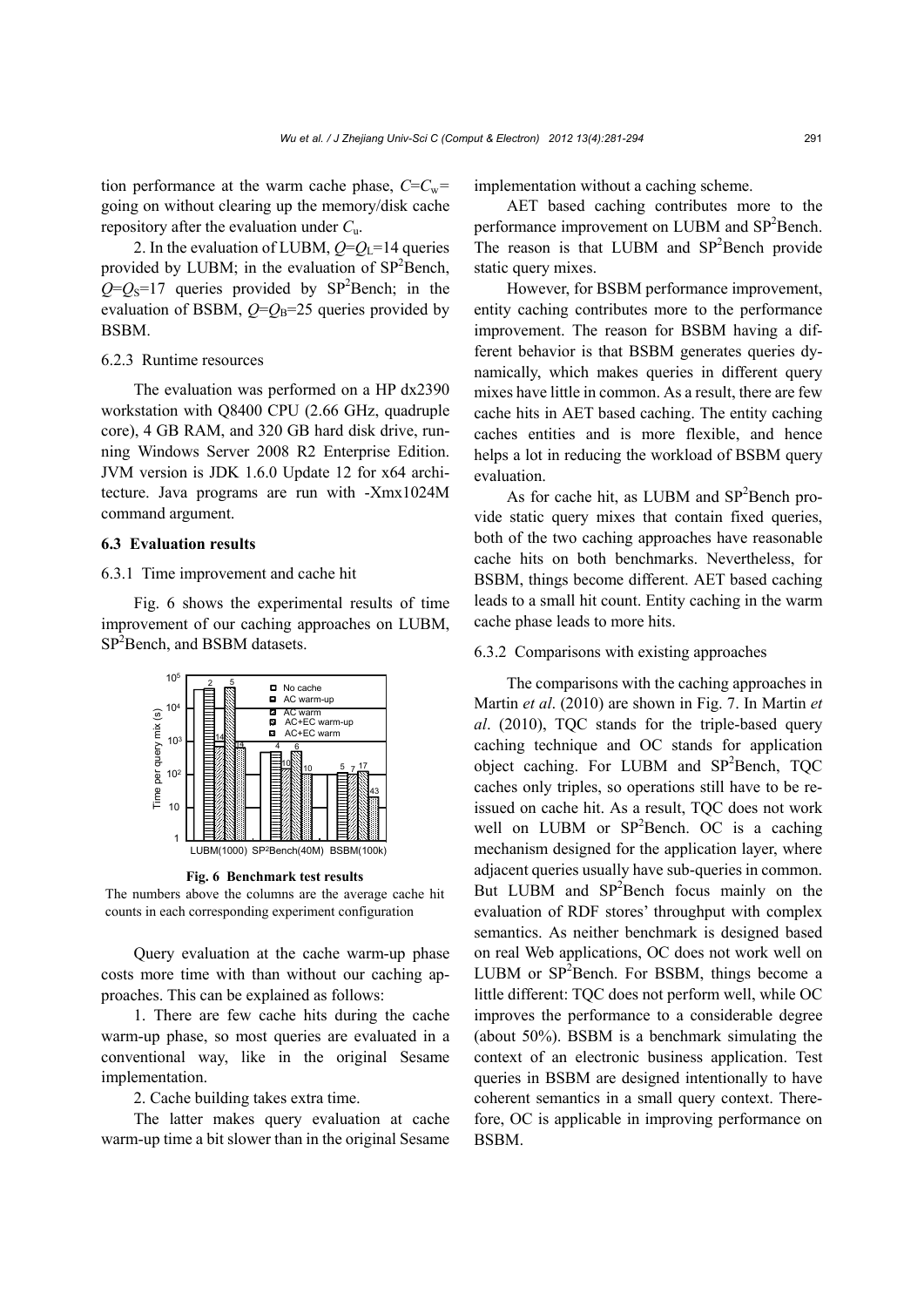

**Fig. 7 Comparisons with existing approaches using**  datasets  $LUBM$  (a),  $SP<sup>2</sup>Bench$  (b), and  $BSBM$  (c) AC: algebraic expression tree (AET) based caching; EC: entity caching; TQC: triple-based query caching technique;

#### 6.3.3 Scalability

OC: object caching

The scalability is shown in Fig. 7 as well. The system with both of our caching approaches (AC+EC) had the best performance at the warm cache phase in all the nine datasets. Our caching approaches effectively increased the processing capacity of the Sesame RDF framework. Processing capacity on larger scale RDF datasets (LUBM $(1000)$ , SP<sup>2</sup>Bench $(40M)$ , BSBM(100k)) was promoted more than on smaller scale datasets. This ensures that RDF stores with our caching approaches have higher upper bounds in data scaling.

# 6.3.4 Eliminated operations

Our caching approaches sped up query evaluation via elimination of joins, left outer joins, filters, and unions. According to Fig. 8, operations in LUBM and  $SP<sup>2</sup>$ Bench were eliminated mainly by AET based caching because the test queries in these two benchmarks are static. For BSBM, queries are generated dynamically; thus, AET based caching did not work well and few operations were eliminated. However, entity caching provides a more flexible caching effect, and as illustrated, is able to eliminate more operations for BSBM test queries. This operation elimination ensures the speedup in BSBM query evaluation.



**Fig. 8 Eliminated join operations for LUBM (a), SP<sup>2</sup> Bench (b), and BSBM (c)** 

# **7 Conclusions and future work**

In this paper, we present two semantic caching approaches that take full advantage of the semantics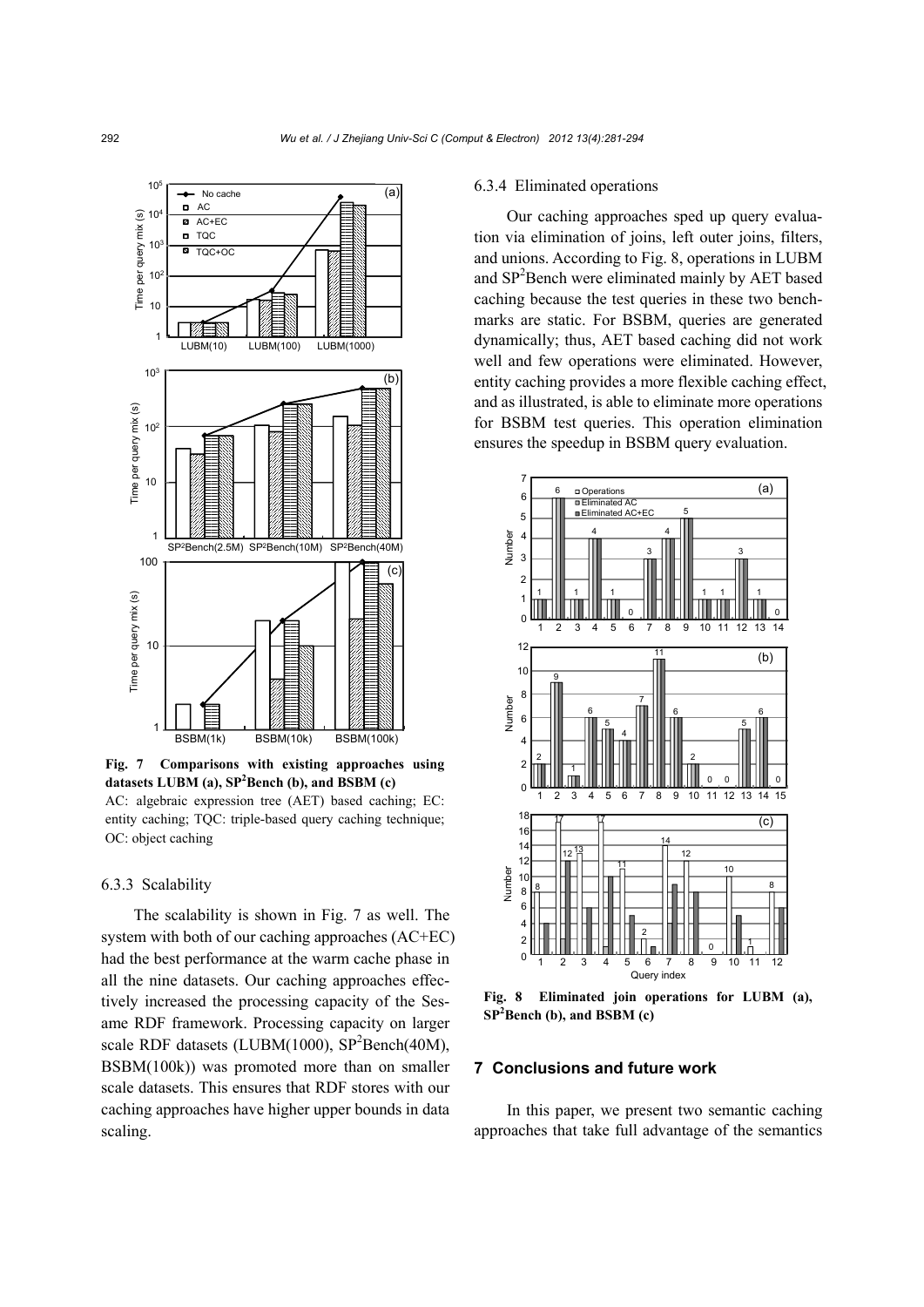originated from both SPARQL queries and RDF data.

AET based caching caches intermediate results of SPARQL queries. Cache items are identified by the sub-AET structure, which ensures the identification ability of SPARQL query semantics. The AET based caching effectively improves the evaluation of SPARQL queries with an identical sub-query. It performs well on query context with similar adjacent queries.

Entity caching extracts BGP from SPARQL queries and groups triple patterns included in the BGP by the subject URIs/variables of the triple patterns. Triple pattern groups are expanded to fully select the property values of the object specified by the subject URI. The entity caching is adaptive and efficient. It works well on almost all query contexts.

Compared with existing work, both approaches and their combination can further speed up the evaluation of SPARQL query mix. The possible reason is that the proposed approaches perform semantic caching beyond low level page caching, individual triples caching, and specific application objects caching.

Our evaluations on three mainstream RDF benchmarks also reveal that AET based caching is suitable for the relatively static query mix, while entity caching plays a role in the dynamic query mix.

This work, however, is still at a very preliminary stage. Future work includes:

1. Distributed caching. Distributed caching has been widely applied in mainstream Web 2.0 applications. As the Semantic Web develops, centralized local caching will not work on very large scale Semantic Web data. Distributed semantic caching will therefore become a must in distributed Semantic Web data infrastructures.

2. Storage and indexing technique. Entity caching speeds up query evaluation via a new storage and indexing scheme of Semantic Web objects. This is applicable on the design of appropriate storage and index structure for RDF stores.

#### **References**

Abadi, D.J., Marcus, A., Madden, S., Hollenbach, K.J., 2007. Scalable Semantic Web Data Management Using Vertical Partitioning. 33rd Int. Conf. on Very Large Data Bases, p.411-422.

- Bizer, C., Schultz, A., 2009. The Berlin SPARQL Benchmark. *Int. J. Semant. Web Inform. Syst.*, **5**(2):1-24. [doi:10.4018/ jswis.2009040101]
- Broekstra, J., Kampman, A., van Harmelen, F., 2002. Sesame: a generic architecture for storing and querying RDF and RDF schema. *LNCS*, **2342**:54-68. [doi:10.1007/3-540- 48005-6\_7]
- Castillo, R., Leser, U., Rothe, C., 2010. RDFMatView: Indexing RDF Data for SPARQL Queries. Technical Report, Humboldt University, Berlin, Germany.
- Chen, L., Rundensteiner, E.A., Wang, S., 2002. XCache: a Semantic Caching System for XML Queries. ACM SIGMOD Int. Conf. on Management of Data, p.618. [doi:10.1145/564691.564771]
- Chong, E.I., Das, S., Eadon, G., Srinivasan, J., 2005. An Efficient SQL-Based RDF Querying Scheme. 31st Int. Conf. on Very Large Data Bases, p.1216-1227.
- Dar, S., Franklin, M.J., Jónsson, B.T., Srivastava, D., Tan, M., 1996. Semantic Data Caching and Replacement. 22nd Int. Conf. on Very Large Data Bases, p.330-341.
- Erling, O., Mikhailov, I., 2007. RDF Support in the Virtuoso DBMS. First Conf. on Social Semantic Web, p.59-68.
- Guo, Y., Pan, Z., Heflin, J., 2005. LUBM: a benchmark for OWL knowledge base systems. *Web Semant.*, **3**(2-3):158- 182. [doi:10.1016/j.websem.2005.06.005]
- Harth, A., Umbrich, J., Hogan, A., Decker, S., 2007. YARS2: a federated repository for querying graph structured data from the Web. *LNCS*, **4825**:211-224. [doi:10.1007/978- 3-540-76298-0\_16]
- Klyne, G., Carroll, J.J., 2004. Resource Description Framework (RDF): Concepts and Abstract Syntax. W3C Recommendation. Available from http://www.w3.org/TR/ 2004/REC-rdf-concepts-20040212/ [Accessed on Jan. 16, 2012].
- Li, L., König-Ries, B., Pissinou, N., Makki, K., 2001. Strategies for Semantic Caching. 12th Int. Conf. on Database and Expert Systems Applications, p.284-298. [doi:10. 1007/3-540-44759-8\_29]
- Martin, M., Unbehauen, J., Auer, S., 2010. Improving the performance of semantic Web applications with SPARQL query caching. *LNCS*, **6089**:304-318. [doi:10.1007/978- 3-642-13489-0\_21]
- Neumann, T., Weikum, G., 2008. RDF-3X: a risc-style engine for RDF. *Proc. VLDB Endow.*, **1**(1):647-659.
- Owens, A., Seaborne, A., Gibbins, N., Schraefel, M., 2008. Clustered TDB: a Clustered Triple Store for Jena. Available from http://eprints.ecs.soton.ac.uk/16974/1/www 2009fixedref.pdf [Accessed on Jan. 16, 2012].
- Prud′hommeaux, E., Seaborne, A., 2008. SPARQL Query Language for RDF. W3C Recommendation. Available from http://www.w3.org/TR/2008/REC-rdf-sparql-query-20080115/ [Accessed on Jan. 16, 2012].
- Ren, Q., Dunham, M.H., Kumar, V., 2003. Semantic caching and query processing. *IEEE Trans*. *Knowl*. *Data Eng*.,